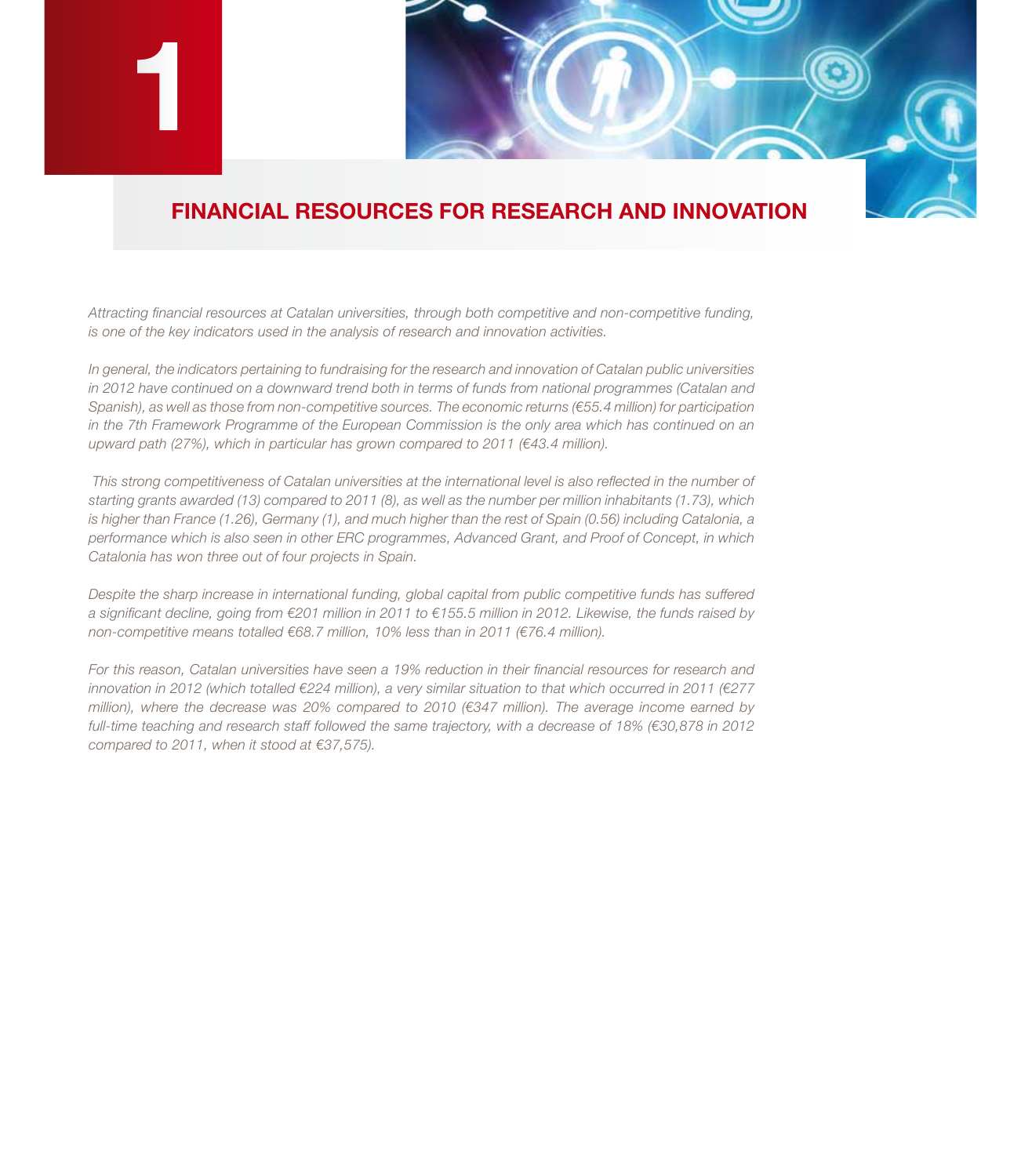



*Figure 2. Competitive and non-competitive funding of Catalan public universities, 2012.*

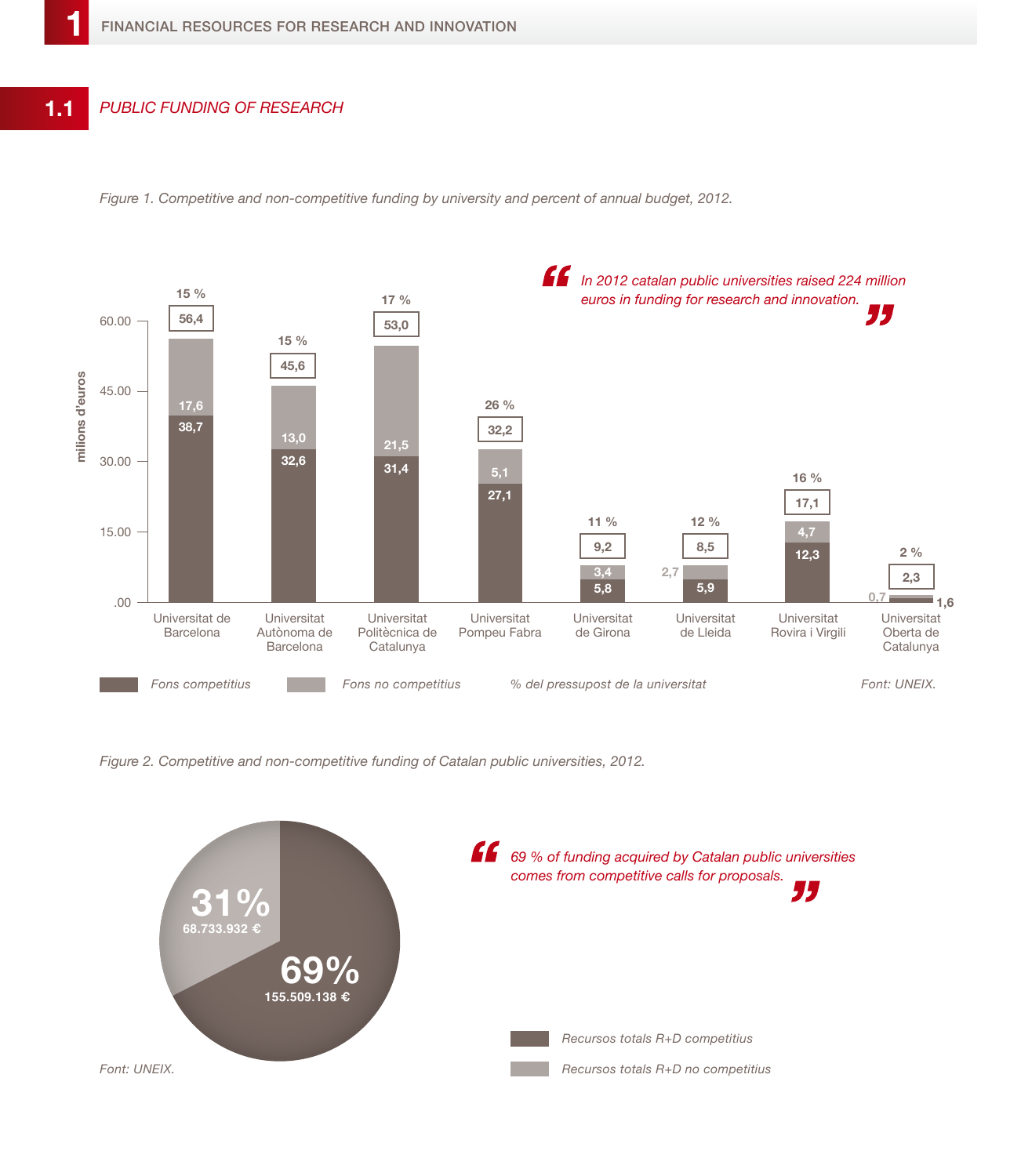*Figure 3. Resources obtained for R&D&i as a proportion of doctoral teaching and research staff, 2012.*



*Font: UNEIX.*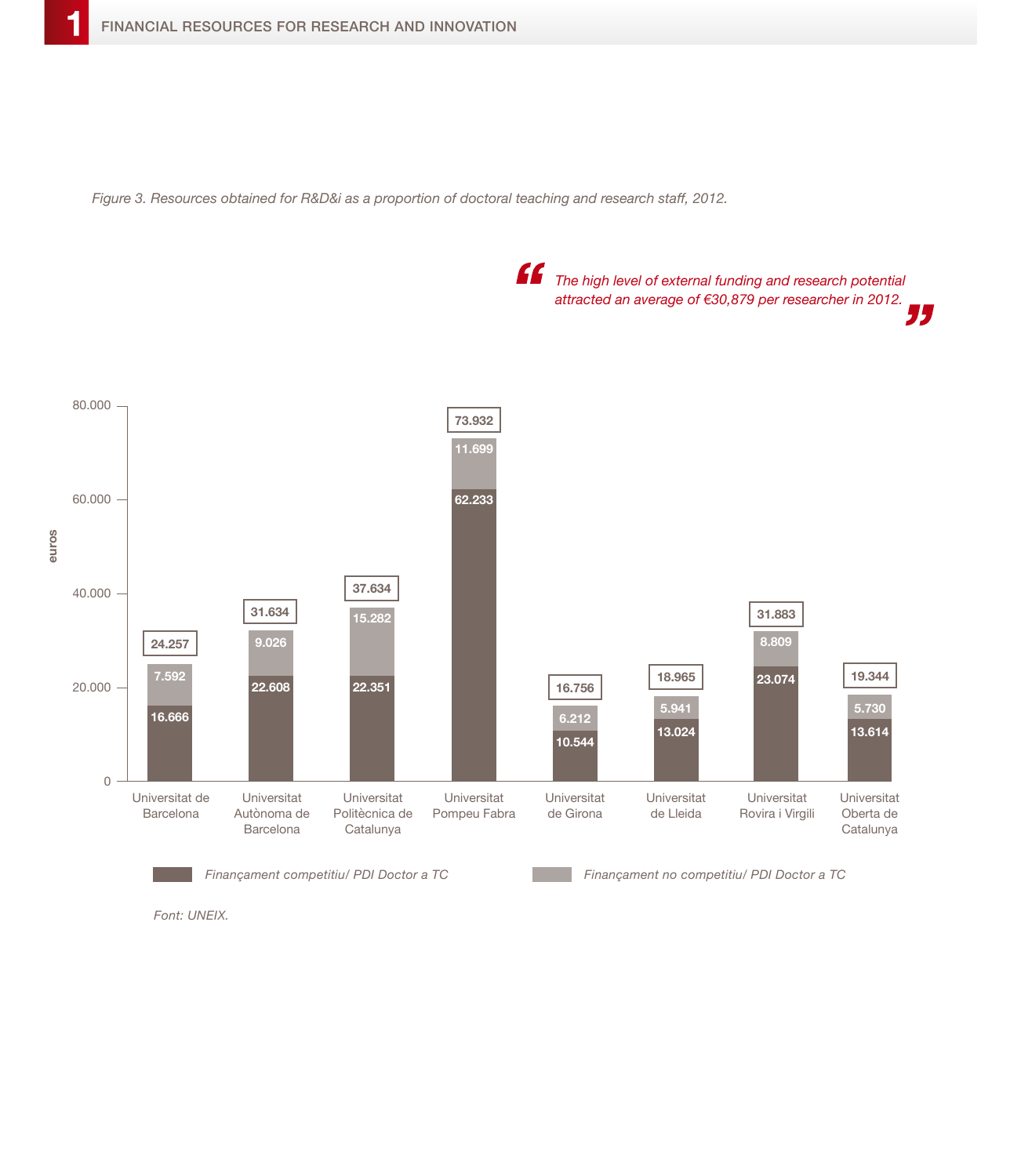*Table 1. Sources of competitive funding of Catalan public universities, 2012.*

|                                      | <b>Fons autonòmics</b><br><i>i</i> estatals |               | <b>Fons europeus</b> |               | <b>TOTAL</b>        |
|--------------------------------------|---------------------------------------------|---------------|----------------------|---------------|---------------------|
| <b>Universitat</b>                   | Import $(E)$                                | $\frac{1}{2}$ | Import $(E)$         | $\frac{0}{0}$ | Import $(\epsilon)$ |
| Universitat de Barcelona             | 31.475.467                                  | 81 %          | 7.255.858            | 19 %          | 38.731.326          |
| Universitat Autònoma de Barcelona    | 23.552.485                                  | 72 %          | 9.002.376            | 28 %          | 32,554,861          |
| Universitat Politècnica de Catalunya | 18.203.272                                  | 58 %          | 13.245.094           | 42 %          | 31.448.366          |
| Universitat Pompeu Fabra             | 15.017.044                                  | 55 %          | 12.116.628           | 45 %          | 27.133.672          |
| Universitat de Girona                | 5.272.928                                   | 91%           | 515,609              | 9%            | 5,788,537           |
| Universitat de Lleida                | 5.659.483                                   | 97 %          | 201.248              | 3%            | 5,860,731           |
| Universitat Rovira i Virgili         | 7.554.632                                   | 61 %          | 4.789.769            | 39 %          | 12.344.401          |
| Universitat Oberta de Catalunya      | 496,823                                     | 30%           | 1.150.422            | 70 %          | 1.647.245           |
| <b>TOTAL</b>                         | 107.232.134                                 | 69%           | 48.277.005           | 31%           | 155.509.138         |

*Font: UNEIX.*

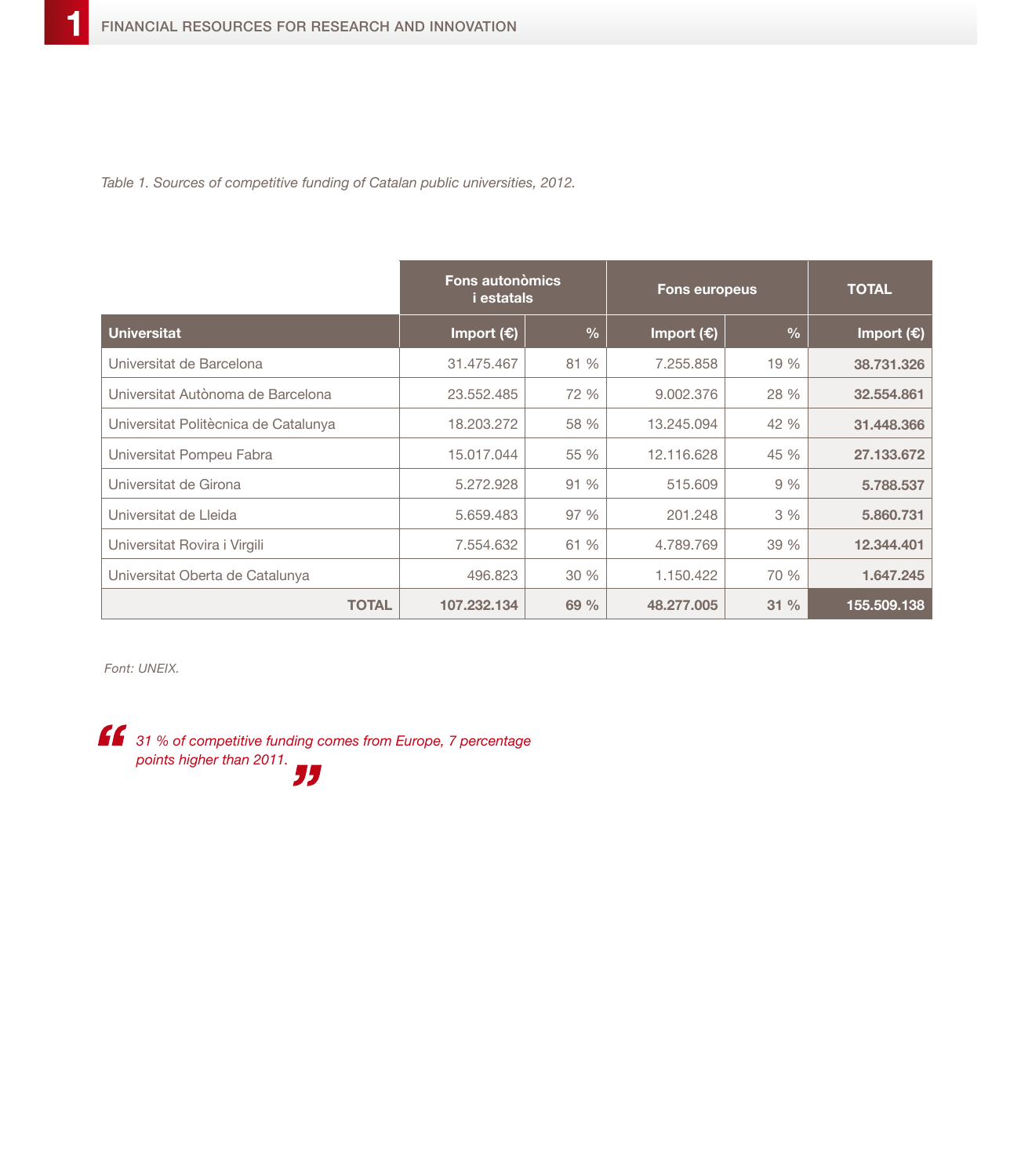## *The Catalan system in the European context* **1.2**

*Figure 4. 7th Framework Programme subsidies by autonomous community, 2008-2012.*

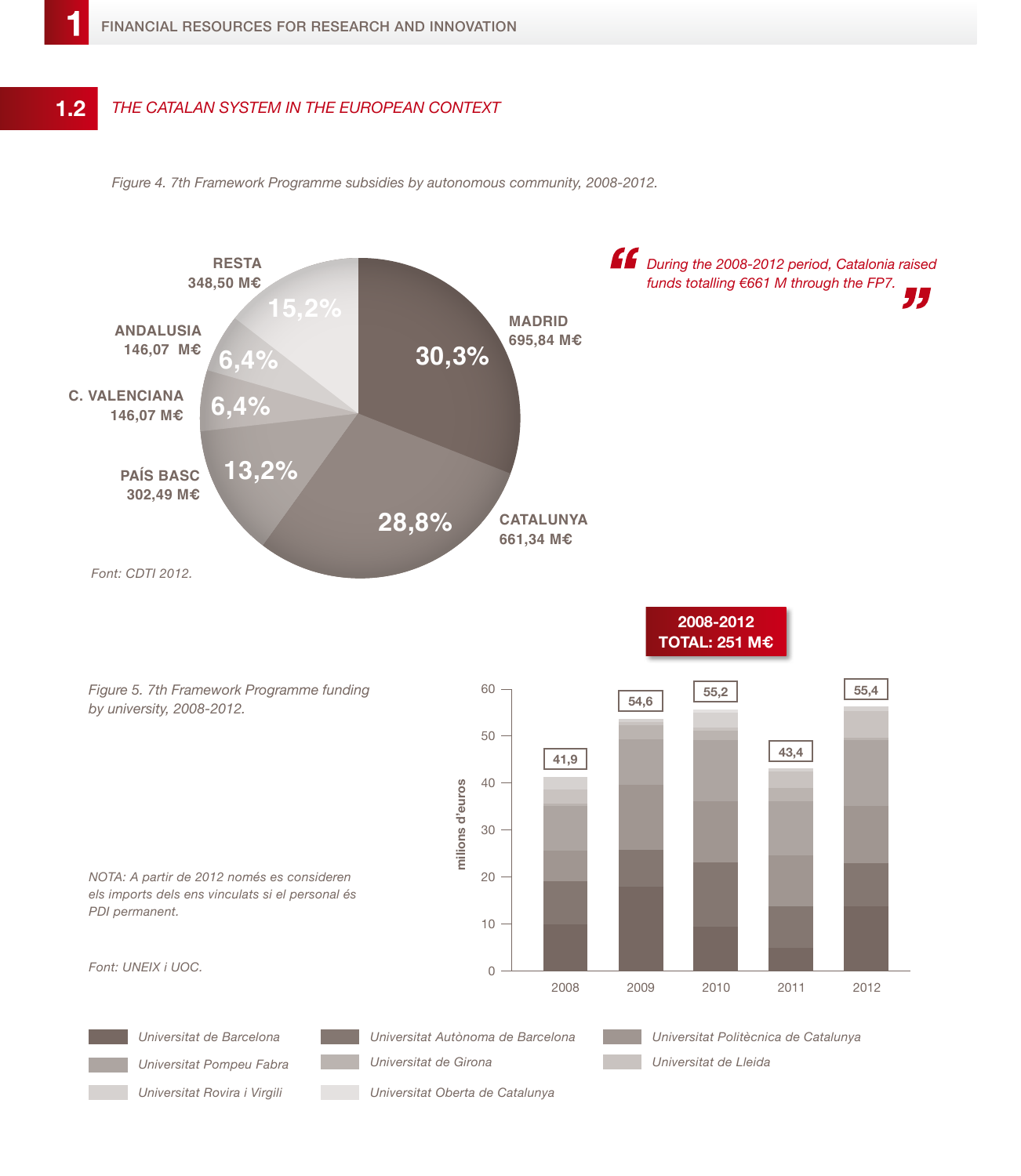## **Convocatòries de l'European Research Council (ERC)**



*Figure 6. Concession per million inhabitants corresponding to the Starting Grants 2012 Calls for Proposals.*

*Font: Comissió interdepartamental de Recerca i Innovació. Generalitat de Catalunya i Eurostat*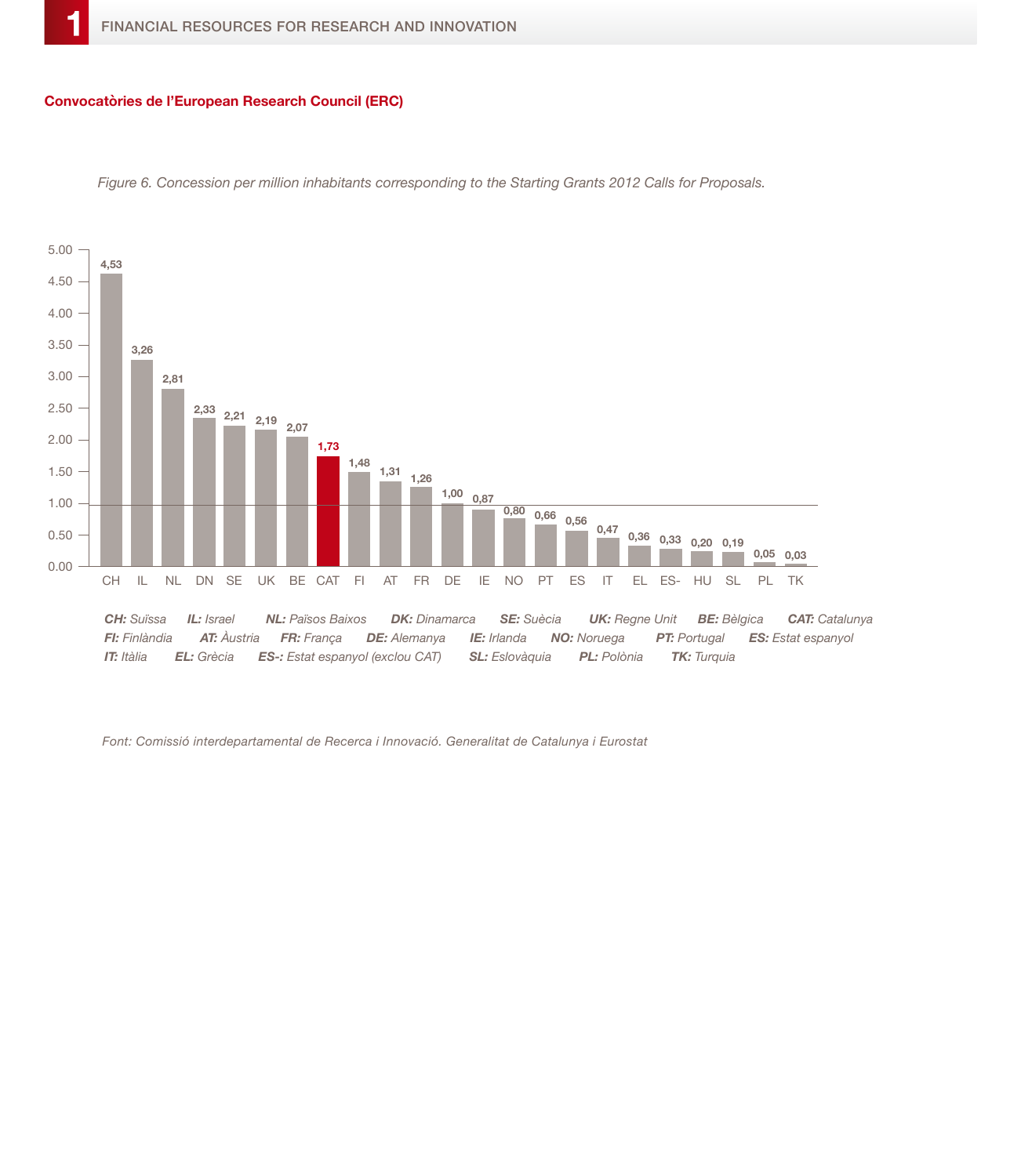



*Font: Comissió interdepartamental de Recerca i Innovació. Generalitat de Catalunya i Eurostat*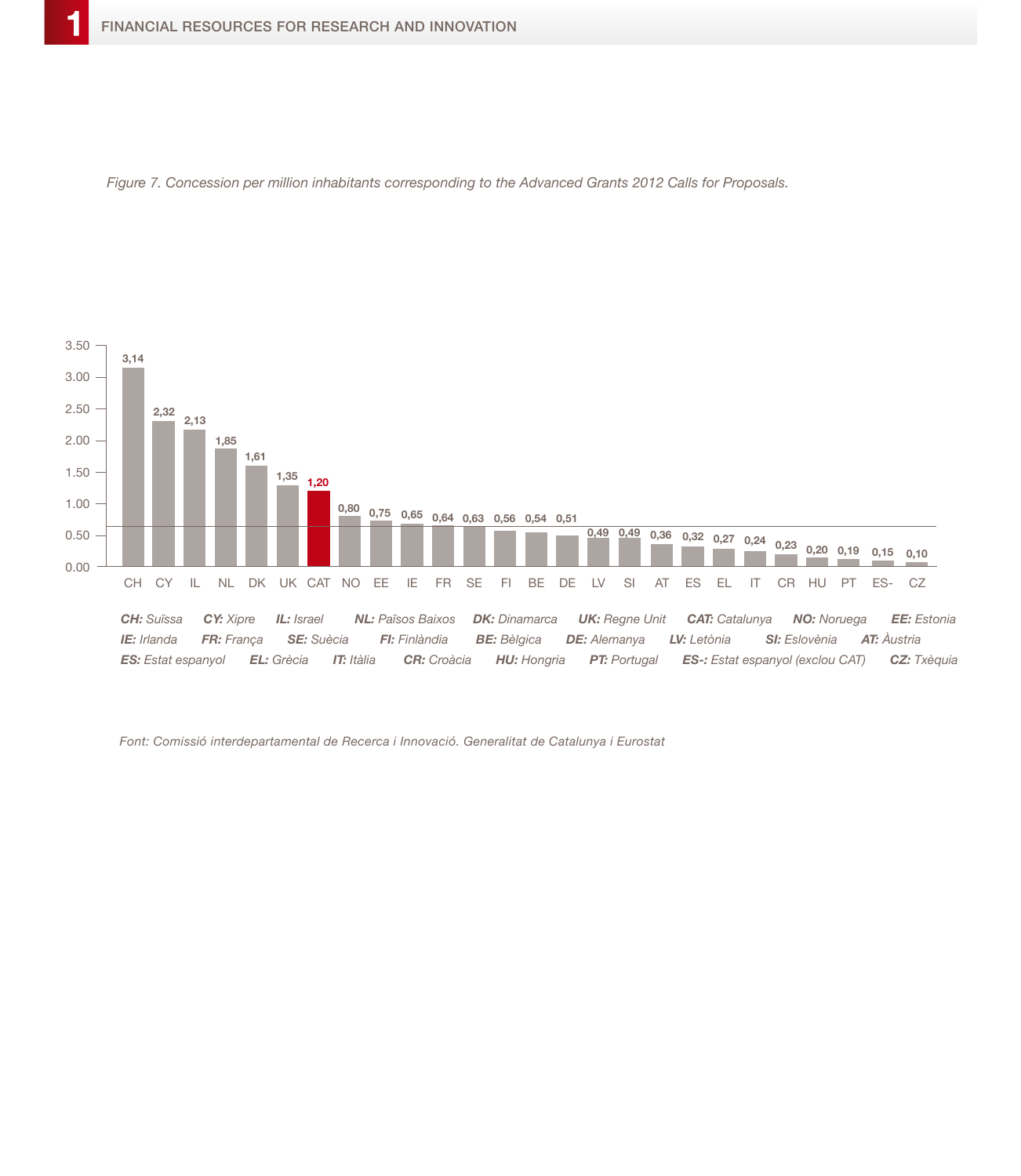



*Font: Comissió interdepartamental de Recerca i Innovació. Generalitat de Catalunya i Eurostat*